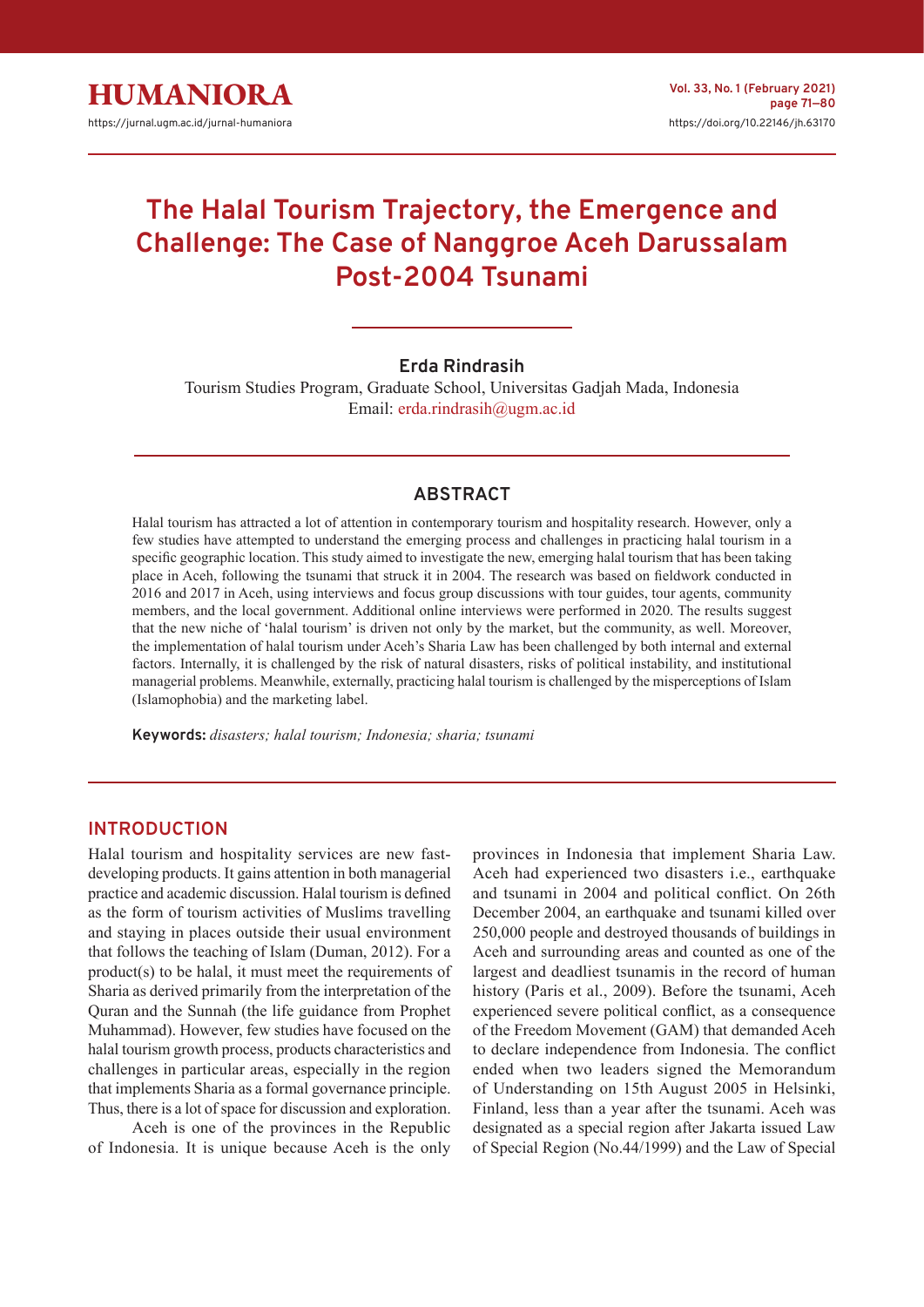Autonomy of Province of Nangroe Aceh Darussalam (No.18/2001), respectively in 1999 and 2001. The special autonomy granted Aceh 'exceptionalities' in the fields of religion, custom (*adat*), education and the role of the *ulama* in governing the province (Ichwan, 2016). The implementation of Sharia Law in Aceh is also a part of the follow up for the Memorandum of Understanding.

This paper focuses on the exploration of halal tourism that was established post-disaster and postpolitical conflicts in Aceh. It is based on the empirical research conducted in 2016 and 2017 that includes: interviewing the villagers in Nusa Gampong Aceh, local tourists, hotel owners, restaurant owners, and Aceh tourism board officers; and focus group discussion with 15 tour guides and six tour providers. Furthermore, the secondary data was collected from the Ministry of Tourism and Creative Economy, the National Agency for Disaster Management (BNPB/*Badan Nasional Penanggulangan Bencana*), Statistics Indonesia, news media and literature to build an understanding of the halal tourism practices and challenges in Aceh.

The case of Aceh is very complex to be studied because it is connected with the event of tsunami 2004, political dynamic and social-economic post-disaster that were remarkable for the tourism study. Therefore, to have a clear framework, this study aims to explore halal tourism development covering the process of development, the characteristic of halal tourism products and market, and the halal tourism development challenges.

The next section provides the theoretical framework of the research including; reorganising the destination post-disaster, branding and philosophy of halal tourism, and understanding the trajectory. After that, section three explains the methodology of the research. Section four shows the results of the research which is followed by section five that discusses and analyses the findings. The last but not least, section six concludes the research by reflecting the analysis and linking it to the bigger context on halal tourism.

# **THEORETICAL FRAMEWORK**

#### **Reorganising the destination post disaster**

The literature on tourism study highlights the need to understand the relationship between tourism and crisis events (Faulkner & Vikulov, 2001; Prideaux, Laws, & Faulkner, 2003; Ritchie, 2009). Beirman (2003) identified five types of events that could impact the tourism industry, i.e., war and conflict, crime, terrorism, natural disasters, and health-related crises. The literature has drawn an accord that disaster has been a threat to

tourism development due to its effect on the image of the destination as a non-safe destination and it is eluded by the potential visitors. Most research into tourism in a crisis concentrates on economic and financial crises, with only a few papers explicitly focusing on an environmental crisis resulting from a natural disaster (Hall, 2010). However, in some cases, the disaster could also open the windows of opportunity for a new form of tourism (Rindrasih, 2019). The windows of opportunity could only be realized through innovation and transformation of the tourism industry that has completed its recovery process.

Tourism recovery post-disaster is not a tranquil phase. It is related to not only reconstruct the facility and infrastructure, but also the reorganizing of the brand and image of the destination. The problem appears when the image of the destination was inflicted by a natural disaster. However, the past mega-disaster event that occurred in one area could be one of the powerful selling points of the city. For example, disaster tourism or dark tourism is the main attraction in some areas, like what has been described by Lennon and Foley (2000) and Ashworth (2004). The destination brand creates a unique identification of geographical territory as well as drawing the line in the travel services market by promoting the destination's key advantages that are different from other places. UNWTO (2009) stated that the character of a place that attracts people to visit could be seen as destination branding. Destination brand may increase the recognisability and memory of the region, impact the level of attractiveness upon potential tourists, and stimulate activity among residents (Mariani, Baggio, Buhalis, & Longhi, 2014). The brand of the area displays the value and vision that should be determined by both tourists and residents (Winfield-Pfefferkorn, 2005).

Destination branding has become an essential issue in tourism marketing since the competition in the global market is quite high that stimulates regions to accelerate promotion (Kamenidou, Mamalis, & Priporas, 2009). In a disaster area, the image of the destination has been negatively impacted. A negative image could discourage tourists to visit the destination. Therefore, reorganization and rebuilding the image of a post-disaster destination is necessary to promote the destinations and recover from decreasing tourism performance. Thus, the destination needs management branding (Andersson, 2007). Destination branding comprises the promoting process that requires the coordination between stakeholders and tourism actors in the system, which include: travel agents, museum, theatres, hotels, tourist's authorities, and residents (Kalandides, Braun, Kavaratzis, & Zenker, 2013).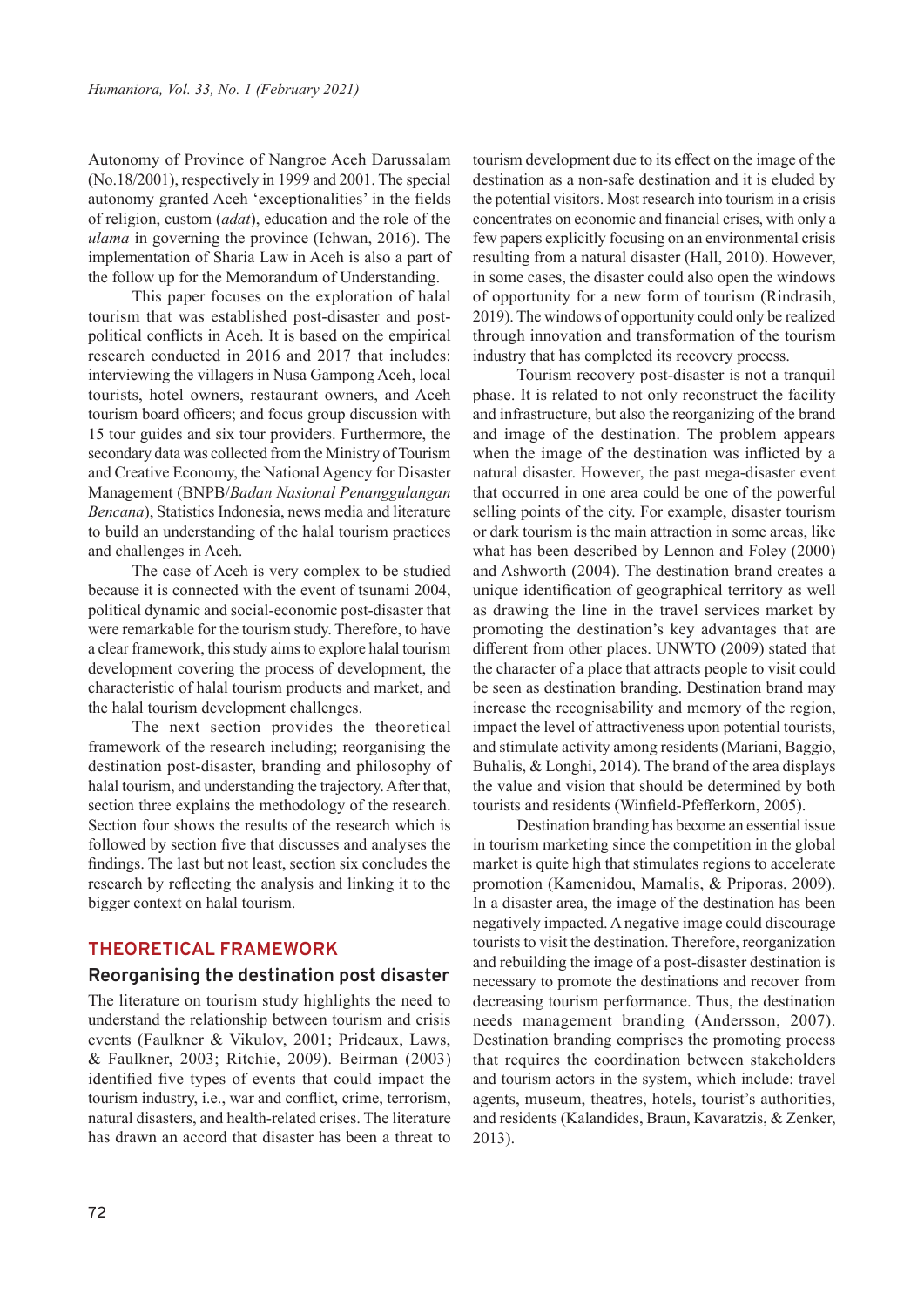# **Halal Tourism: Between Branding and Philosophy**

The term 'Halal' is linked to the Islamic faith. This is not only addressed food products, but also various types of products and services offered to the Muslim population. The meaning of halal refers to something permissible under Shari'ah which attaches a credence quality attribute (Jafari & Scott, 2014). Muslim is obliged to follow the Shari'ah as the main root of Islamic teaching. According to Huat (2009) Halal products covers cleanliness, safety and quality in the whole supply chain, from farm to fork and thus, Halal cannot be captured as a brand. Moreover, Wilson and Liu (2010) stated that "Halal is a philosophy, which while apparent and effective in branding, marketing and product development; stretches much further into disciplines such as management, organizational behaviour, cultural anthropology and sociology."

Term halal is important because Muslim should avoid doubt in selecting and consuming something related to their daily life. Thus, giving the label of 'halal' makes Muslim easily purchase or consume that product. It expresses that the needs for labelling halal are paramount as some Muslim in the world make up 24.1 % of the world population in 2015 and getting an increase. Furthermore, in the context of tourism, putting a label of halal will provide benefits to attract the Muslim market.

Halal tourism focuses on many different issues. Mohsin et al., (2016) highlighted the growing Halal tourism market segment and identify the fundamental needs of this segment. For instance, the participation and engagement (by Muslims), tourism places and destinations (Islamic destinations), product(s) private places, food, entertainment, beverage, and managing the offered service processes (marketing and ethical considerations) (Duman, 2012; Tajzadeh-Namin, 2012).

The study of halal tourism can be categorised into two dimensions, the dimension of traveller and the dimension of a host. The traveller's dimension has been explored in some literature such as the number, the prospects, and the needs. In the number, the Muslim traveller's market has been impressively high in statistics both in size and scale. It is estimated that the Muslim population will grow 2.8 billion or 30% or the world's population by 2050 (Scott & Jafari, 2010). The Middle East and North Africa are two major areas where Muslims live. A study has also been performed on the travel segmentations of halal tourism and the strategy in marketing of halal tourism (Battour & Ismail, 2014; Battour & Ismail, 2016; Mohsin, Ramli, & Alkhulayfi, 2016).

In the dimension of the host, the motivation to develop halal tourism has been mostly dragged from the emerging of halal tourism in the world. The increasing number of Muslim tourists influences the policy and planning in tourism-related, for example by adding information about prayer time, the location of the mosque, and halal food. Likewise, tourism operators are encouraged to educate their staff on cross-cultural communication to treat Muslim tourists with respect (Timothy & Iverson, 2006). Besides, some additional hotel facilities are demanded, since Muslims observe a dress code and avoid free mixing between male and female (Hashim, Murphy, & Hashim, 2007).

The emerging halal tourism that is initiated by the local community obtained less attention. Din (1989) mentioned that, due to religious beliefs, tourism activities were discouraged in some Muslim countries because they were confronting the local values and norms. The research conducted by Joseph and Kavoosi (2001) examined the impact of western tourism on the host community in Pushkar, India. It stated that tourism is perceived as a threat to ''tradition'' and religion even though a dominant part of the population is reliant on its economic benefits. Similarly, Henderson (2003) explained that in the context of Islam teaching, there was a concern from the Muslim social leaders and citizens that tourism could create problems. For instances, drug and alcohol consumption, spread unacceptable behaviour and immodest dress, open displays of affection between males and females, and leading to sexual prostitution and gambling that is forbidden by Islamic law.

Although halal tourism in the western world is emerging, it is not surprising in Muslim countries, because being 'halal' is a way of life practised every day. Accommodation, foods, cosmetics, and tourist attractions have been designed to meet the need for domestic tourists who mostly are Muslims. It can be said that 'Halal life' (being acceptable by Sharia) is an identity for the majority of Muslim who practice their religion. Possibly, there is a process of translating the Muslim identity to tourism products. It allows the community to gain benefits from the tourism industry without undermining their religion.

# **Understanding the Trajectory**

The previous literature has open up discussion on the halal tourism development and its emergence, as well as reorganizing the post-crisis destination by shifting the brand from tourism as usual to halal tourism branding. However, it is also noted that some researchers argue halal is not branding, it is a philosophy (Wilson & Liu, 2010). It is clear that analysing the halal tourism trajectory post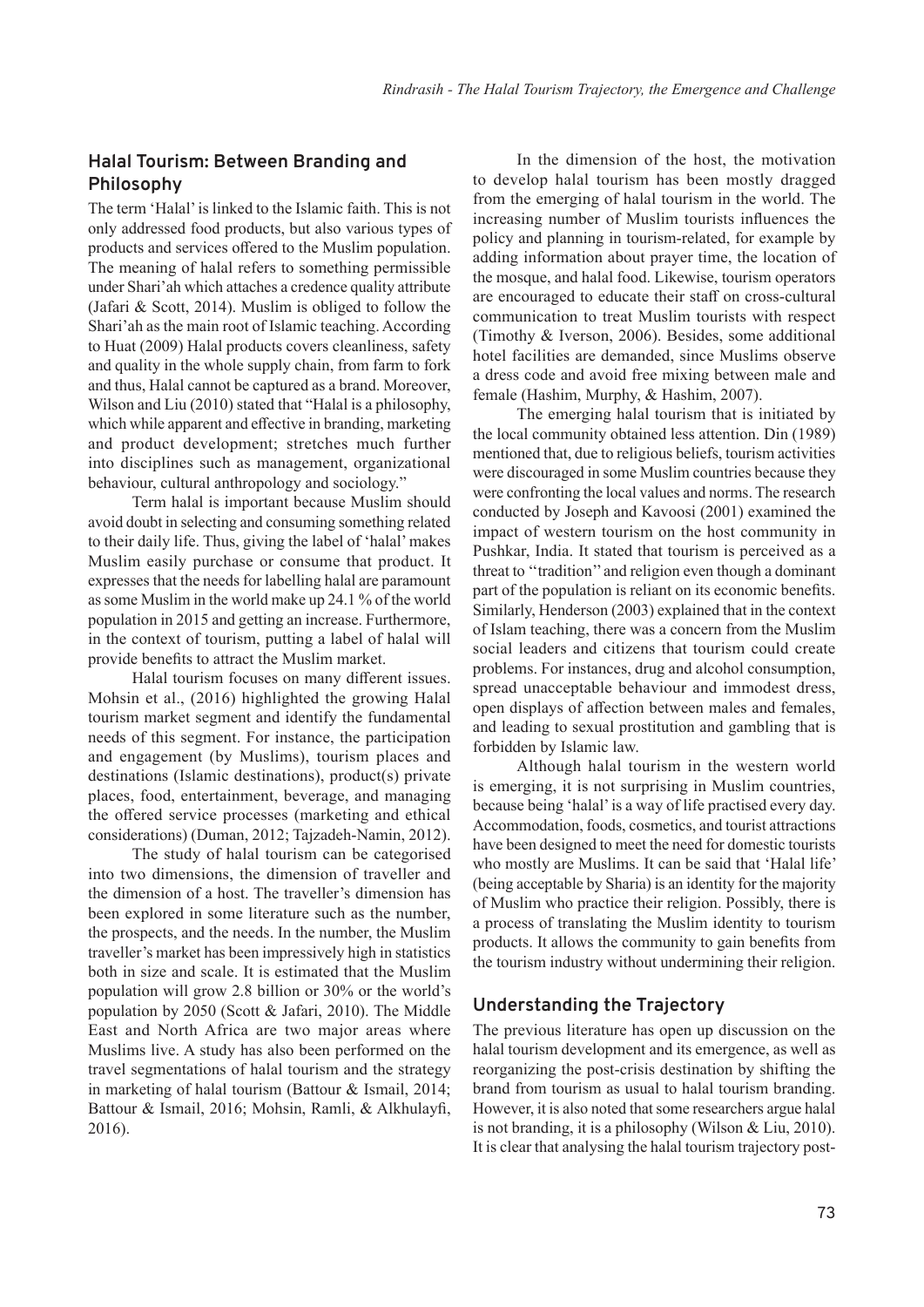disaster is a complex issue and related to many elements.

This paper attempts to link these two concepts together by understanding the process of the emerging halal tourism in Aceh and how it works in the postcrisis recovery strategy. Moreover, the paper explores the characteristics of the product and market and the challenges that followed the process of development. To give a better illustration, Figure 1 below presents the analytical framework of this article.



**Figure 1.** Illustration of the analytical framework. Source: Author analysis, 2021.

## **METHOD**

#### **Research Design**

This research employs a qualitative research method. This method is adequate for research that requires a complex detailed understanding of the issue. This method is also important to develop theories when partial or inadequate theories exist for a certain population and samples or existing theory does not adequately capture the complexity of the problem (Cresswell, 2007). This study aims to answer the three research questions:

- 1. How does the halal tourism development trajectory in Aceh post-2004 tsunami?
- 2. What is the characteristic of halal tourism products and market in the Aceh?
- 3. What are the halal tourism development challenges that have been taken place in Aceh?

Due to the nature of the research questions, a qualitative research design was adopted with primary data collected by in-depth interviews and focus group discussion, rather than a survey-based quantitative comparison that only partially reflected the experience.

#### **Interview and Focus Group Discussion**

The focus group discussions, observations and in-depth interviews were performed in Aceh from June to September 2016, from February to April 2017 and November 2020. Two focus group discussions were conducted with fifteen tour guides and six tour providers. This research chooses

to focus only on certified tour guides. In 2017, there were 60 certified tour guides and more than 100 uncertified tour guides in Aceh (Tribunnews, 2017). Using the snowball sampling methods 15 the tour guides could be contacted and asked to join the FGD. The selection of focus group participants and interviewees was based on snowball sampling because the tour guides and tour agents' contact details could not be accessed. The FGD's were conducted for 120 minutes with Bahasa Indonesia as a native language of all participants and researcher. The result of FGD is translated into English for the next analysis. The last data collection process was conducted in 2020 to get the newest data during the pandemic of covid-19 by interviewing several key actors such as the member of the Aceh Tourism Board and tour guides.

The in-depth interviews were conducted with the community and the government officer. The sixmember of the Nusa Gampong Aceh tourism community organization were interviewed. Separate meetings were conducted with representatives of the Local Disaster Management Agency, the Aceh Tourism Board, and Aceh's Board of Regional Planning and Development. Besides, 20 hotel owners and eight restaurant owners were also interviewed.

#### **Data Analysis**

The interviews and focus group discussions date were recorded, transcribed, coded, catalogued and analyzed in MS Word documents. It is classified, to create a clear storyline in what Bryman and Burgess (2002) call 'analytic induction', which echoes the grounded theory method. It incorporates an iterative process of going back and forth between original data and theoretical concepts to reach abstract categorization.

# **RESULTS**

# **Halal Tourism Development in Aceh Before and After Tsunami 2004**

The occurrence of the tsunami has created the breakthrough of the Aceh tourism development path. Before the tsunami, Aceh experienced a long phase of political conflict that forced the tourism industry to be locked in stagnation. The number of foreign tourists was reported fewer than 9,000 people per year during the decade before tsunami 2004. It made tourism as unpromising economic sectors for Aceh. The situation got worse when the tsunami happened at the end of 2004. It was reported only 83 foreign tourists and 294,538 domestic tourists visited Aceh (Statistics Indonesia, 2005). Interestingly, during the recovery phase, hundreds of government and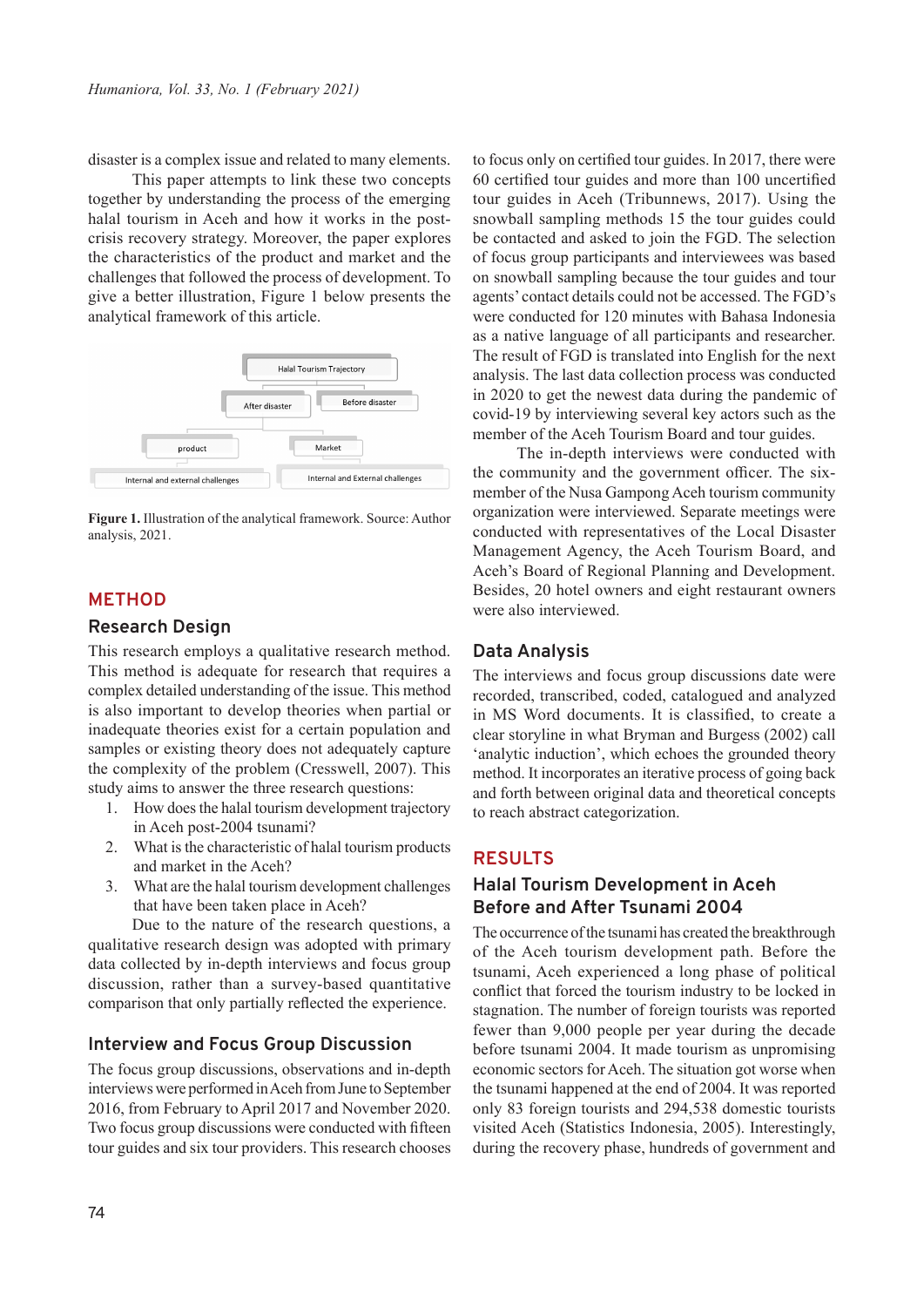non-government organizations stayed in Aceh to assist the humanitarian action for recovery. Consequently, the media spotted Aceh in many headline news for several months. This was beneficial for promoting the existence of Aceh to the world.

The tsunami has triggered the need to settle a 30-year conflict by the signing of the Memorandum of Understanding on 15th August 2005 in Helsinki, Finland. The Sharia Law implementation in Aceh as part of the consensus of peace agreement generates remarkable new beginning of tourism development since Aceh launched 'halal tourism' as both branding and mission. The statement in Helsinki MoU also supported it; "Aceh has the right to set and raise taxes to fund official internal activities. Aceh has the right to conduct trade and business internally and internationally and to seek foreign direct investment and tourism to Aceh".

Thirteen years after the tsunami, the situation has shifted significantly. In 2017, the statistic of tourism reported receiving more than 62,000 foreign visitors, which was five times higher than it was in 2006 (Statistics Indonesia, 2017). Data shows the majority of nationality visiting Banda Aceh is from Malaysia that made up 77.32 per cent in 2015. Furthermore, Chinese nationality was the second-largest market for Aceh. The total visits of domestic and foreign tourists had reached up to 2,154,249 visitors in 2016. This significant escalation of the number of visitors indicates that the end of the conflict and accessibility has supported the increasing flow of visitors. Figure 2 illustrates the number of foreign visitors in Aceh from 2000 to 2016. Although the sharing of tourism in the regional economy is not significantly major for Aceh, the increasing aggregate of share has been observed postdisaster.



**Figure 2.** Number of foreign tourist visits to Aceh (2001 – 2016). Source: (Tourism Board of Aceh, 2017)

After 2016, the data from Statistic Indonesia (BPS, 2020) shows a steady number of 33,000 visitors. It should be noted that the data from the Aceh tourism board and the statistic Indonesia shows different results, which might be implied from the different counting method. However, the increasing of the number is enough to give us an illustration that tourism activities have been emerging. Both data from the Aceh tourism board and Statistic Board illustrates the increasing number of visitors.

| <b>Year</b> | <b>Total</b> |
|-------------|--------------|
| 2009        | 10,000       |
| 2010        | 10,267       |
| 2011        | 13,448       |
| 2012        | 13,099       |
| 2013        | 15,469       |
| 2014        | 26,117       |
| 2015        | 28,375       |
| 2016        | 42,222       |
| 2017        | 33,105       |
| 2018        | 33,276       |
| 2019        | 34,465       |

**Table 1.** Data number of foreign tourists visited Aceh from 2009 to 2019

Source: Statistic Indonesia, 2020

In terms of sharing of tourism to the economic, according to Statistic data (2016), in 2012 the sharing of accommodation, food and services activities was one per cent and transportation was 7.51 per cent. In 2015, the sharing of accommodation, food and services activities increased by 1.23 per cent and transportation sharing increased by 8.01 per cent.

Halal tourism has been declared by the Tourism board of Aceh (*Dinas Pariwisata Aceh)* as the main vision of tourism development for Aceh. While the capital region of Banda Aceh city has enacted the brand called "World Islamic Tourism". Halal tourism can be seen as a winwin solution, as improving the tourism benefit without harming the community and cultures. It is mentioned in the official website of Aceh tourism board:

> … The government of Aceh with the support from all parties needs to accelerate the cultural and economic development of Aceh by strengthening the cultural values and developing the tourism industry and supporting the diversity of Acehnese arts and culture, the beauty of nature and the Tsunami heritage by constantly referring to the principles and values of Islam (Aceh Tourism Board Website, 2016).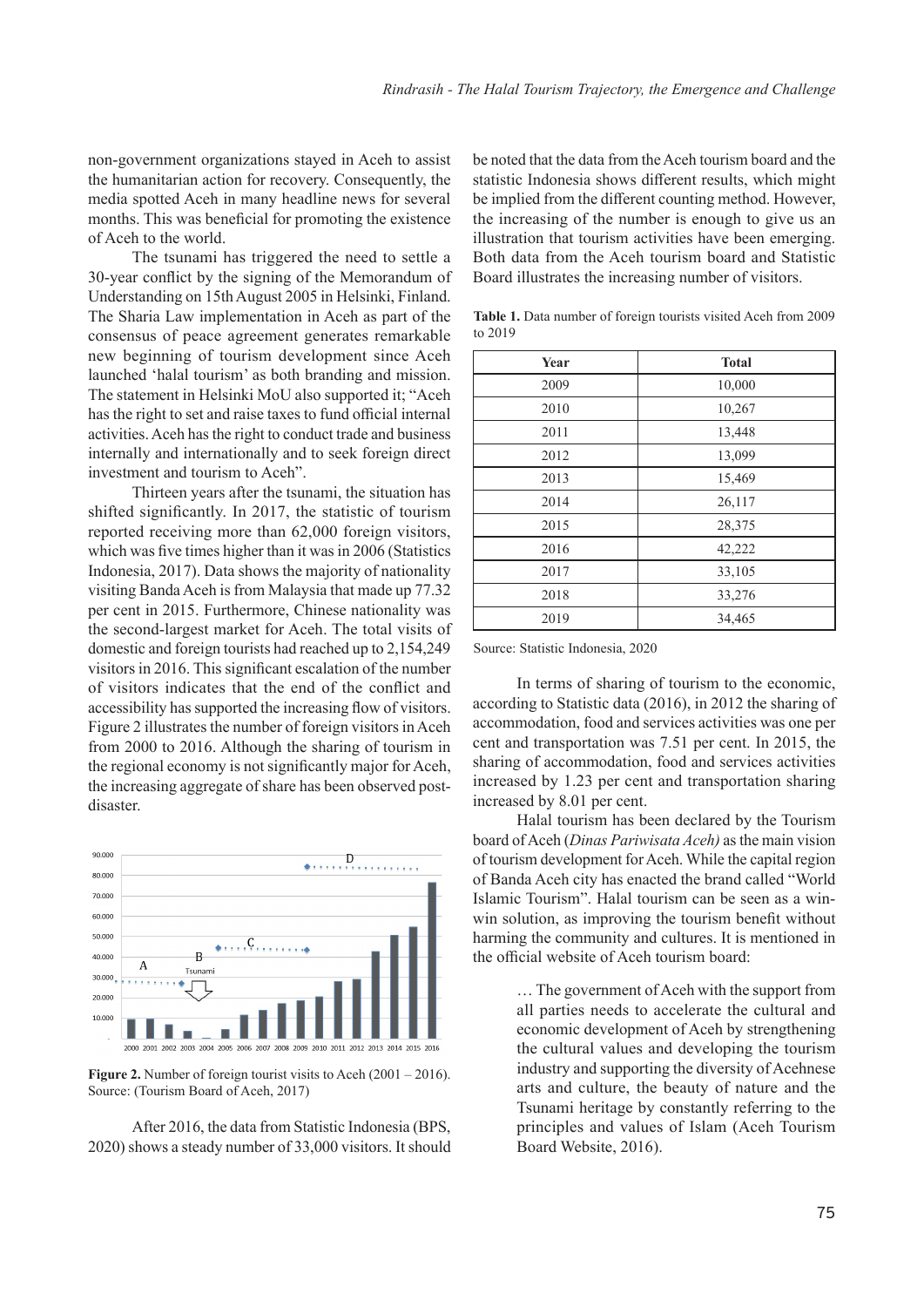In sum, the endorsement of Sharia Law seems to oblige the community and the government to translate it in many aspects of government programs including tourism. Based on the interview conducted with the local government, the motivation to create 'world halal tourism' has been mostly driven by the enactment of Sharia Law rather than the emerging markets. As mentioned by the respondents:

> 'The majority of us are Muslim; we want to develop a tourism that does not irritate our religion (Aceh tourism board, 2016)'.

Additionally, some tour guides explained that they have an individual mission to tell and spread the message to the tourists that Islam is a peaceful religion and the western media has wrongly perceived Islam. One of the tour guides mentioned:

> 'Some of the tourists asked a lot of questions about Islam to me, I am a Muslim but I am not an ulama with high knowledge about Islam(smile). So, I did some reading before went to guiding because I want the tourists to bring a good message about Islam to their home country (tour guide, FGD  $2016$ .

## **Practices of Halal Tourism in Aceh**

The tourism products introduced by the Aceh government have been associated with Islamic activities. For example, Masjid Raya Baiturrahman is the biggest mosque in Aceh as the symbol and landmark with a 35-metertall minaret and seven domes. It was built in 1607 in the Sultan Iskandar Muda era, which remains existing post devastating earthquake and tsunami. Hundreds of couples from Malaysia, Singapore, and other provinces in Indonesia were visiting Baiturahman mosque to get prewedding pictures at its landmarks. Museum Nagari Aceh exhibits various artefacts, ceramic, weaponry, calligraphy, traditional clothes, jewellery, traditional household appliances, and souvenirs from Zeng He, a Muslim Chinese general from the Ming dynasty in 1414. Next is Benteng Indra Parta, a remnant of the fortress of the Lamuri Kingdom from the Portugal army in the colonial era. There is also Kerkhoff, a 2,200 Dutch army cemetery who were killed during the war in 1870-1904 between Teuku Umar (Aceh Kingdom) and General Johan Harmen Rudolf Kohler. Some other destinations are related to the 2004 tsunami such as the tsunami museum that was open for the public in 2009, which has become the most visited place for tourists. It displays the documentations of tsunami including pictures, videos and some ruins, to

memorize and educate a new generation about a tsunami. Besides that, there is PLDT Apung, a 2,600 ton of power plant ship, which was brought by a tsunami wave from the sea to five km in the middle of the town. Some white sand beaches, such as Ulee Lheu, Loknga and Lampuuk, have also attracted many visitors in the weekend and holiday for surfing, swimming, and picnicking. Table 2 provides some Islamic tourists' attractions and activities.

| No             | Islamic tourists' attractions                     | <b>Tourist activities</b>                                           |
|----------------|---------------------------------------------------|---------------------------------------------------------------------|
| 1              | PLTD Apung                                        | Dzikir together                                                     |
| $\mathfrak{D}$ | Tsunami Museum                                    | Maulid Nabi Muhammad                                                |
| 3              | Boat on the house                                 | <b>Ied Adha</b>                                                     |
| 4              | Mosque dome Gurah<br>Peukan                       | Sholat jamaah (pray<br>together)                                    |
| 5              | Syiah Kuala cemetery                              | 1 Muharram celebration                                              |
| 6              | Samudera Pasae                                    | Charity events (zakat,<br>orphanage, and boarding<br>school)        |
| 7              | Baiturahman mosque                                | Tarekat/suluk in boarding<br>school (learning Quran<br>and Hadists) |
| 8              | Baiturrahim Ule Lheue                             | Ramadhan fasting                                                    |
| 9              | Indrapuri mosque                                  | Married in Baiturahman<br>Mosque                                    |
| 10             | Pustaka Kuno Tanoh Abee                           | Convert to Islam<br>ceremony                                        |
| 11             | Darussalam Labuhan Haji<br><b>Boarding School</b> |                                                                     |
| 12             | <b>Indra Patra</b>                                |                                                                     |
| 13             | Cut Nyak Din house                                |                                                                     |
| 14             | Tujoh cave                                        |                                                                     |
| 15             | Syech Hamzah Fansuri                              |                                                                     |

Source: Aceh tourism board, 2017.

In addition, tourist package such as visiting *pesantren* (Islamic boarding school), *panti asuhan* (orphanage), attending the Islamic festival (Eid day) have been sellable. Some offer Islamic heritage tours for tourists to explore and discover the history and culture of Islamic civilisation in Aceh. Tour providers emphasized how the tourists were eager to know and listen to the individual Acehnese survival experience when facing the tsunami. Therefore, they provided sessions of storytelling by the survivors to the tourists and visit the ruins of the tsunami, such as a boat on the house and mass grave of tsunami victims. Tour providers highlighted that their activities are geared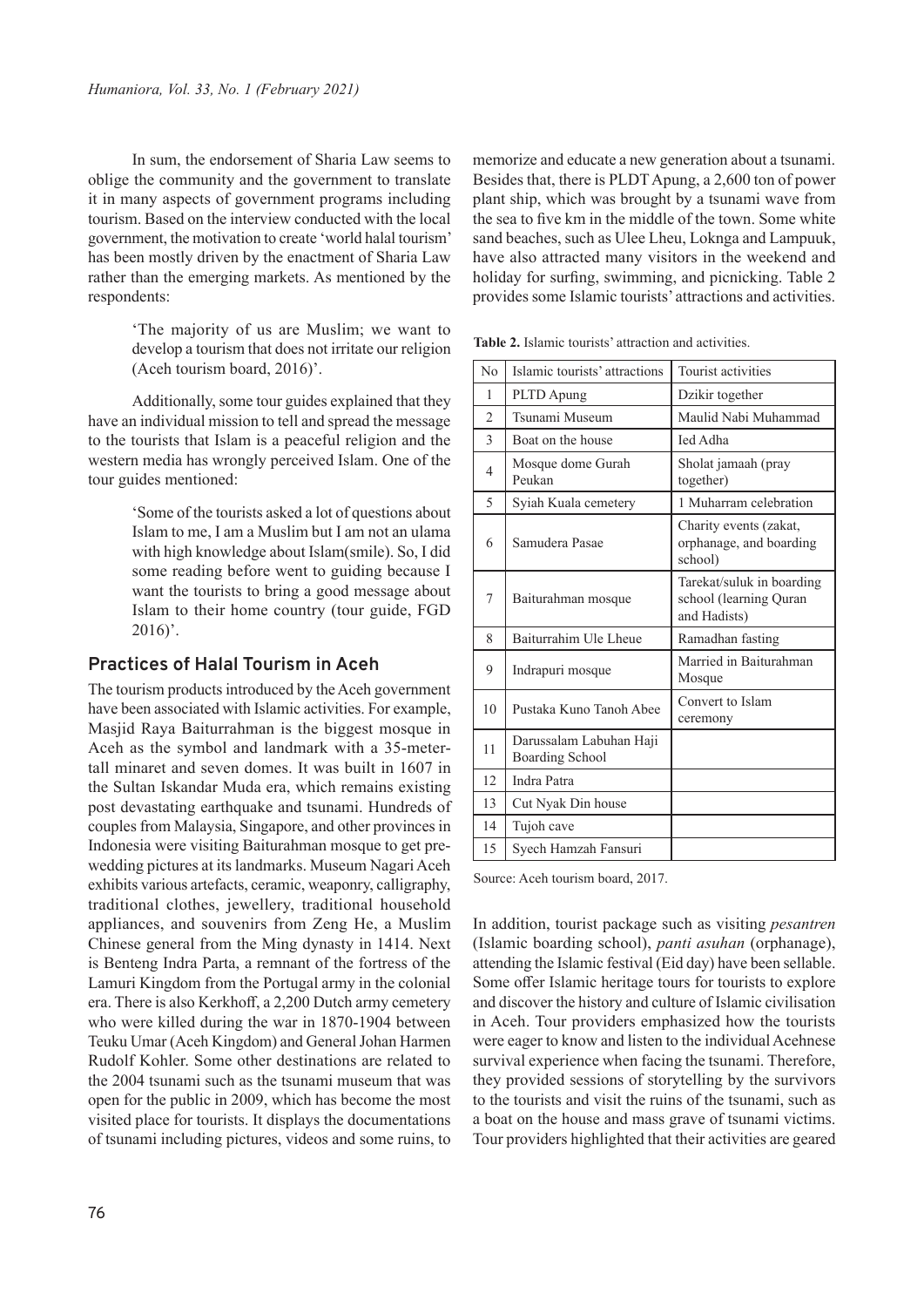toward maintaining the values and modesty of Muslims who desire to follow the Quranic encouragement to travel throughout the earth to see God's signs and pattern all over the world. According to a tour agency, the sale of the Islamic package increases in Aceh, particularly in the inbound tourist's category. Therefore, it is expected that investments in the Islamic package market will grow.

# **Halal Tourism in the Aspect of Food and Accommodation**

In the element of accommodation, Aceh has more than four hundred hotels with a combined total is around 7,380 rooms for rent both in a classified hotel and nonclassified hotel (hostel, motel, homestay). More than half of the hotels are concentrated in Banda Aceh, with others scattered around the province. The number of rooms for rent in Aceh increased from 5,306 rooms in 2008 to 7,390 rooms in 2015, according to the Aceh Tourist Board. However, a few hotels have been constructed in the past two years, largely driven by the emerging tourism industry.

Practises of halal tourism in food and accommodation have been observed as the daily life of Acehnese. The restaurants always serve halal food according to the owner. The hotels deliver all guests with services that are compliant with Islamic teachings such as Qibla direction, halal food, alcohol-free beverage, and prayer room with a call for prayers. Although the motivations to visits Aceh vary from learning about the culture, Islam, to simple sightseeing of nature, all visitors experienced the halal tourism services because those are only available in Aceh. Additionally, coffee is also part of the major culinary attraction in Aceh which normally is cultivated by the local Acehnese.

The halal certification for food is performed by *Majelis Permusyarawatan Ulama* (MPU/the Institute of Ulama Consultative Assembly and Food Assessment of Drugs, Cosmetics Institution (*Lembaga Pengkajian Pangan Obat-obatan, Kosmetika dan Makanan*/LP-POM). The certification is free of charge. However, in practice, the majority of the hotel and restaurant have no halal certification issued by the MPU/LP-POM. Some of the hotels gained certification as Sharia Hotel from the National Assembly for Sharia (Dewan Syariah National, Jakarta). Moreover, many restaurants put a sign of halal on the wall without having a certification. One of the restaurants' owner said: "I am a Muslim, I don't sell haram food, so I put the sign by myself." Some argued that halal is their way of life and they do not need to formalise it into a piece of paper.

# **Halal Tourism in the Aspect of Infrastructures and Facilities**

The halal label can be observed in the supporting facilities for tourism-related activities. Sultan Iskandar Muda airport operates on domestic and international routes for almost 7,000 flights in 2016. It is recently nominated as one of the best world's halal airports by Halal Travellers in the World Halal Tourism Awards 2016 in Abu Dhabi. The airport is designed to meet the need of Muslim tourists by providing five large prayer rooms in a domestic waiting room, international waiting room, domestic arrival, international arrival, and parking area, which all can be used for travellers and workers. The prayer rooms are opened for 24 hours a day for Muslim travellers with prayer tools and display Qibla direction. All restaurants in Sultan Iskandar Muda airport are providing halal food with a 'halal certified' sign on the menu and posters. Accessibility and land transportation has been developed, such as 27.41 km asphalt road connecting North Sumatera to Banda Aceh. The places to pray (*musholla*) are scattered in many areas—with mostly on the side of the road at least one *musholla* in every two to five km.

Furthermore, the three ferryboats with the capacity of more than 600 passengers from Ulee Lheue harbour (Banda Aceh) to Balohan harbour (Sabang) operate for daily routes.

# **DISCUSSION**

Although the market segment of halal tourism in the world is emerging, halal tourism practices in the location that implemented Sharia is challenged by many factors. Based on the interview and focus group discussion, the challenges can be categorised into two scopes: internal challenges and external challenges. Internal and external challenges refer to the root of the problems and problemsolving sources. The internal challenges are identified from the local community, in-situ and specific. This also implies that the problem can be solved when the internal source has functioned well. Moreover, the external challenges reflect problems from outside the analysis boundaries, in which local policy could not affect directly the problem. Thus, to solve the challenges external agency are needed for intervention.

# **Internal Induced Challenges**

The high determination of Aceh to develop the economy through halal tourism has not been supported by the strong awareness of disaster preparation for tourists. Although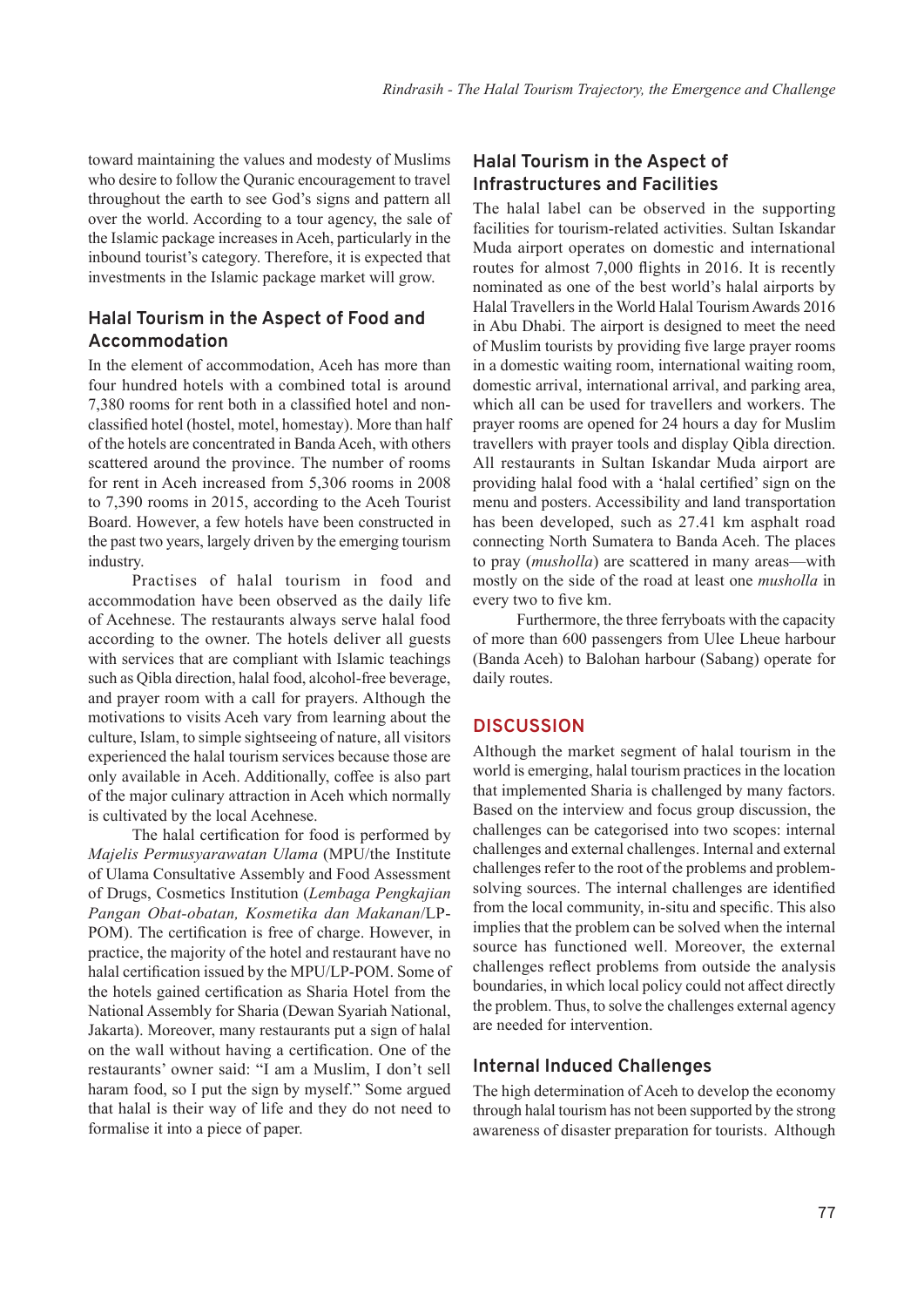*Qanun* number 19/2013 about spatial planning was enacted in NAD, the direct preparation programs targeted tourist's safety is still lacking. The geographical location of Aceh is the main vulnerable factor for development. After the tsunami in 2004, several big scale earthquakes hit Aceh, for instance, 39 people were killed in the 8.5 Richter scale earthquake in 2013 and 92 people were killed on 6.5 Richter scale earthquakes in 2016. Smallerscale earthquakes had occurred since then. The high possibility of an earthquake and an increasing number of visitors who are not familiar with the location may threat the vulnerability of the city. Besides the earthquake, a tsunami may be triggered when a strong earthquake is located in the sea. Additionally, flood and landslide have also been reported frequently in small-scale occurrences. However, certain information on what action should be taken and what should be not by the tourists in Aceh is observed as very limited.

Another internal challenge in tourism development for Aceh is the risk of conflict in the future. To support tourism development, violence and political conflict should be reduced. These incidents had created some sort of negative image from tourists. As the following tour guide explained during the focus group discussion:

> 'It is not easy to convince the potential tourists to visit Aceh, especially tourists from Jakarta (refers to domestic tourists) because they think that Aceh is the war areas. Although they already arrived in Aceh, some of them made a joke 'have you already write the testament in case you die in Aceh' (FGD, 2016).

The internal political environment affects the practice of tourism activities. Kofi Anan said that 'development and security are inextricably linked. A long period of conflict left a considerable number of ex-combatants of GAM who possibly need attention from the government. The problem might be arising if there is injustice in terms of giving opportunity for ex-combatant to work in the new phase of peace. However, several small-scale conflicts have threatened the security and safety of the city that have no association with the ex-combatants, for instance, some incidents before the election in 2009 and 2012, street violence throughout the year and unknown motivation of vigilante incidence. In addition, the ownership of guns has been predicted as the main factors of high violence post peace agreement. Although the Indonesian Military had some disarmament operations, some violence was reported.

Along with the development of halal tourism, some rejections of developing tourism remain to exist

due to the perception that tourism activities are unlawful such as alcohol, drugs, prostitution and gambling. Qonun (rule-based on Sharia Law) Aceh has been regulated that it is forbidden to all citizens including tourists to do certain things; drinking liquor and intoxicating food or drink, immoral action, gambling, and destroy part or all the physical tourism destinations. The tour guides presented that some communities have occurred somewhat rejections because they negatively perceived tourism activities as un-Islamic activities.

Halal tourism development in Aceh is also challenged by the internal factor of the lack of proper institution to deliberate the certification of the products as well as the hesitance of hotels and restaurants to formalize their business to have a halal certificate.

## **External Induced Challenges**

It is not surprising that the implementation of sharia law and labelling tourism as '*halal'* can be a challenge in attracting investment and tourism There is a misperception that investing and labelling the product as halal might be associated with terrorism, ISIS or other radical activities. Battour and Ismali (2014) highlighted that halal hysteria as part of Islamophobia could decrease the willingness of tourist to visit a destination. It may also become a challenge for Aceh in promoting tourism. A foreign investor who invests their money in the tourism industry in Aceh is mostly having a connection with local people such as by marriage. It was observed that some hostel and cottage are owned by a foreigner who is married to local people.

There is an unsettled debate in the promotion and image of tourism in Islamic countries and the appropriate marketing material to attract tourists from overseas. Some studies have examined the destination images used in Muslim countries. Particular images include women in bikinis in destination promotion as a possible appeal to westerners versus images of a more 'traditional' nature. Similarly, the veiling of women may be seen as a sign of 'backwardness, oppression, inferiority' in the western press.

Moreover, the enactment of Sharia Law would make non-Muslim potential visitors hesitate to visit Aceh. The media spotted the caning punishment in Aceh due to unlawful acts such as gambling, adultery, homosexuality, and alcohol consumption and distribution. Since 2014, the *Qonun Jinayat* has been enacted for not only Muslim but also non-Muslim. Since then, there were 180 people punished by caning, according to the data from Institute for Criminal Justice Reform (as cited in Wardah, 2016).

The external environment may influence the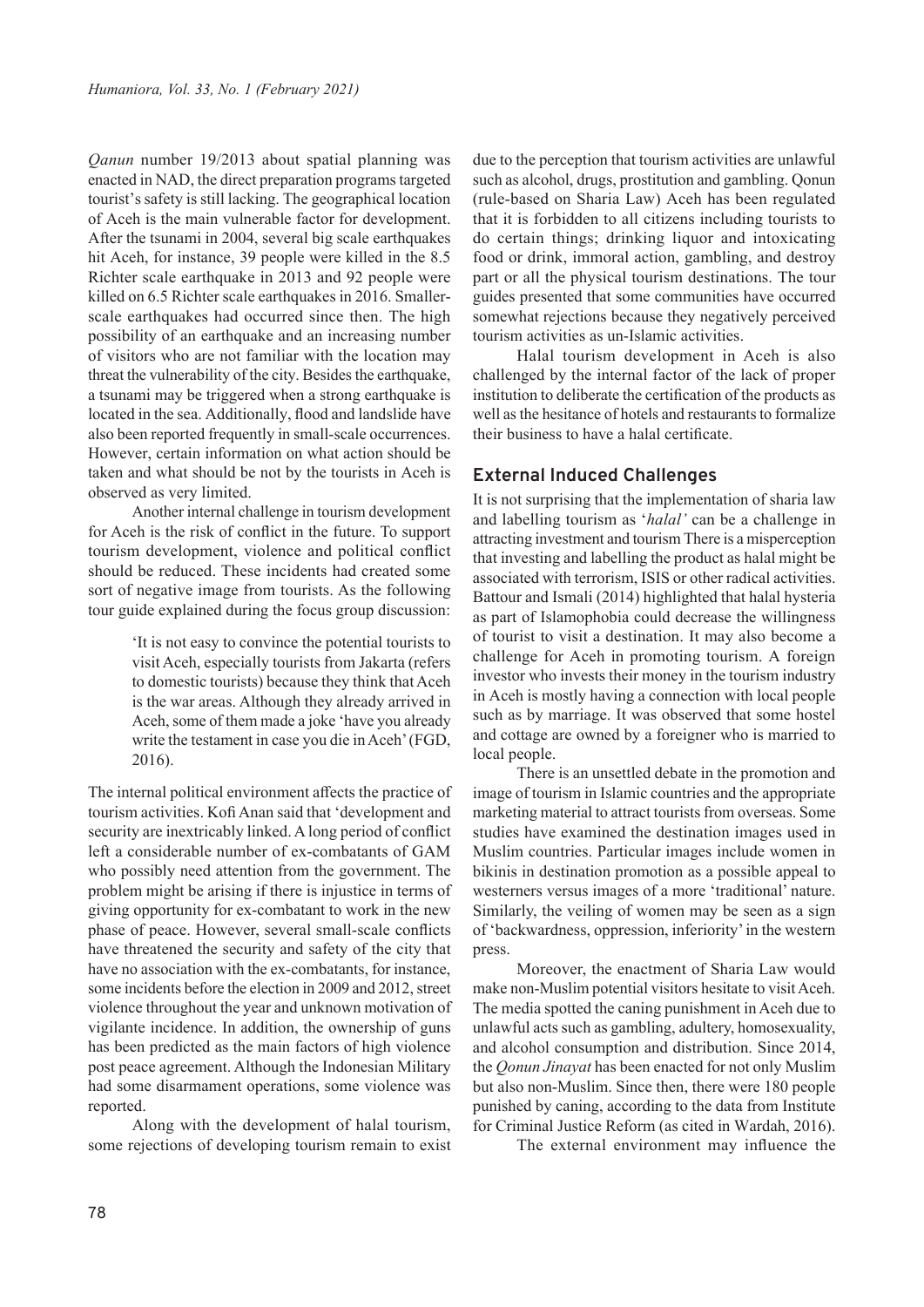halal tourism practices in Aceh, especially the political environment in the Middle East and the relationship between Indonesia and Malaysia. Conflict located in the potential tourist's country of origin may affect the flow of visitors to Aceh. For example, the Arab Spring and fall in oil prices affect the outbound tourists from the Middle East.

# **Current Situation during Pandemic Covid-19**

Similar to another region in the world, the situation of tourism in Aceh has been impacted by the pandemic COVID-19. The number of foreign visitors in Aceh have been dropped. It is reported in the Statistic of Indonesia, the number of foreign tourists in 2020 in January was 3,982, in February was 4,030, in March was 2,389 and in April was one person. The dramatically drops in the number of tourists may impact the halal tourism development in Aceh. The health protocol has been applied in some destinations in Aceh. The focus of the local government promotion moves from international to the national market.

#### **CONCLUSION**

This study illustrated the ongoing efforts of the Aceh government to develop tourism using the Islamic values as a post-disaster brand. The case of Aceh shows the very important fact that the post-disaster reconstruction combined with the peace agreement has succeeded in increasing the number of visitors and growing the tourism industry. Beyond the growth of tourism in Aceh, the establishment of 'halal tourism' is the point of interest discussed in this paper.

The case study of Aceh reveals an important notion in the tourism branding development, as well as of halal tourism. Firstly, the establishment of halal tourism in Aceh shows evidence that a new tourism niche can also be formed from the host-driven instead of guest-driven (market driven). Winfield–Pfefferkorn (2005) mentioned that brand displays the values and vision that should be determined by both tourists and residents however, this study found that the destination's brand is determined by the majority of residents' wants. Host-driven in Aceh is generated through Islamic beliefs that are legalized into Sharia Law. It is argued that the destination brand can be purely arrived from the community's will and intervention from the government is particularly on promotion, not in the 'creation' process. The facilities, accommodation, food, and tourism attraction are adapted and adjusted to match with the Sharia Law. The destination brand is

not only related to the geographical territory but also the culture and spirit of the host (Saraniemi & Ahonen, 2008). Additionally, the brand's function in Aceh is to identify the area as an Islamic one that follows the establishment of Sharia Law rather than attracting more visitors that were perceived to be a possible factor capable of destroying their local values.

Secondly, although the brand of halal tourism is derived from the interest of local citizens and the political direction, practicing halal tourism is facing a challenge in governing it. Governance of halal tourism in Aceh is particularly concerned with the possibility of disasters in the future, political disputes, conflicts of interest in the community, and marketing and labelling challenges.

To sum it up, this article provides an illumination to the study of destination branding development. Aceh's case shows that the brand is derived from the host's will to declare their identity, as they are located in an area implementing Sharia Law. Moreover, the branding development of halal tourism in the area that implements Sharia Law is challenged by both internal and external factors. The results of this research reflect that the brand and philosophy of halal became interconnected in the case study. This supports the research from Wilson and Liu (2010), which showed that halal can also be seen as a philosophy rather than branding. The 'halal' label can be an opportunity to attract more a domestic and muslim tourism segment, however at the same time it may reduce the willingness of non-Muslim travelers to visit the destination. The case of Aceh halal tourism's trajectory shows that the philosophy is more important than inviting Non-Muslim visitors to come to their neighborhood. This research has not yet covered the strategy of the community and tourism practitioners in dealing with the covid-19 pandemic, due to the nature of the pandemic, as it was still occurring during the writing process, therefore future research could study the strategy in dealing with the pandemic in practicing halal tourism, particularly in the other tourism destinations.

#### **REFERENCES**

- Andersson, M. (2007). Region branding: The case of the Baltic Sea region. *Place Branding and Public Diplomacy, 3*(2), 120-130.
- Ashworth, G. J. (2004). *Tourism and the heritage of atrocity: Managing the heritage of South African apartheid for entertainment*. CABI Publishing.
- Battour, M., & Ismail, M. N. (2014). *The role of destination attributes in Islamic tourism*. Paper presented at the SHS Web of Conferences, 12 01077.

Battour, M., & Ismail, M. N. (2016). Halal tourism: